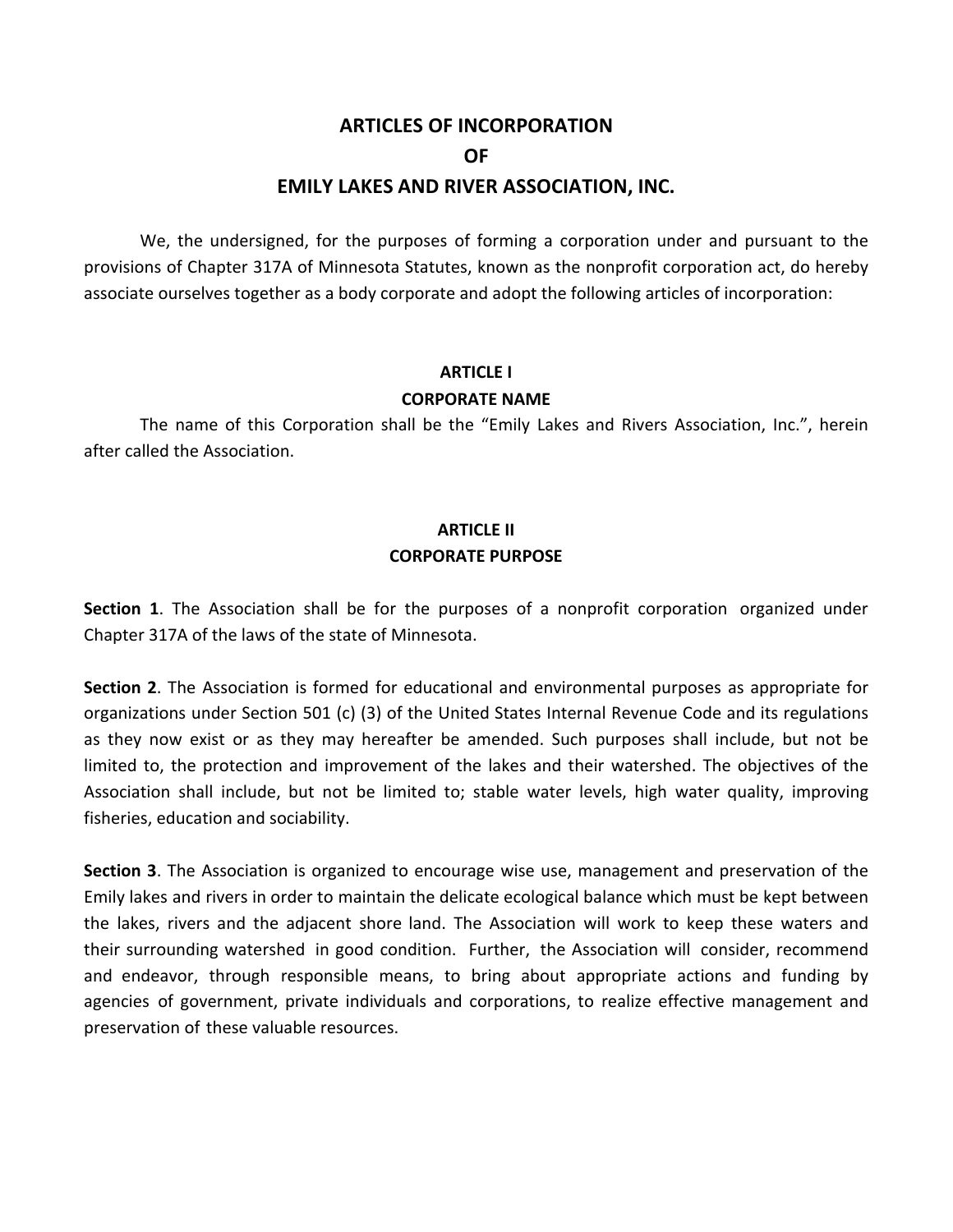## **ARTICLE III CORPORATE ACTIONS**

**Section 1**. For the above purposes this Association shall have the power to acquire and receive funds and property of every kind, whether by purchase, conveyance, lease, gift, grant, bequest, legacy, devise, or otherwise and whether in trust or otherwise, and to own, hold, expend, make gifts, grants and to convey, transfer, and dispose of any funds and property and the income there from in furtherance of the purposes of this Association hereinabove set forth, or any of them, and to lease, mortgage, encumber, and use the same, and such other powers that are consistent with the foregoing purposes and that are afforded to this Association by the Minnesota Nonprofit Corporation Act and by any future laws amendatory thereof and supplementary thereto.

**Section 2.** The Association shall not conduct or carry on any activities not permitted to be conducted or carried on by an organization exempt under Section 501 (c) (3) of the Internal Revenue Code and its regulations as they now exist or as they may hereafter be amended.

**Section 3**. No part of the net earnings of the corporation shall inure to the benefit of any member, trustee, officer or director of the Association, or any private individual (except that reasonable compensation may be paid for service rendered to or for the Association affecting one or more of its purposes), and no member, trustee, officer or director of the Association, or any private individual shall be entitled to share in the distribution of any of the Association assets on dissolutions of the Association. The Association shall not participate in or intervene in (including publication or distribution of statements) any political campaign on behalf of any candidate for public office.

## **ARTICLE IV DURATION**

The duration of the Association shall be perpetual.

# **ARTICLE V REGISTERED OFFICE**

The registered office of the corporation shall be located at P.O. Box 111, 39948 State Highway 6, Emily, MN 56447. The registered agent at that office shall be Frank Martin.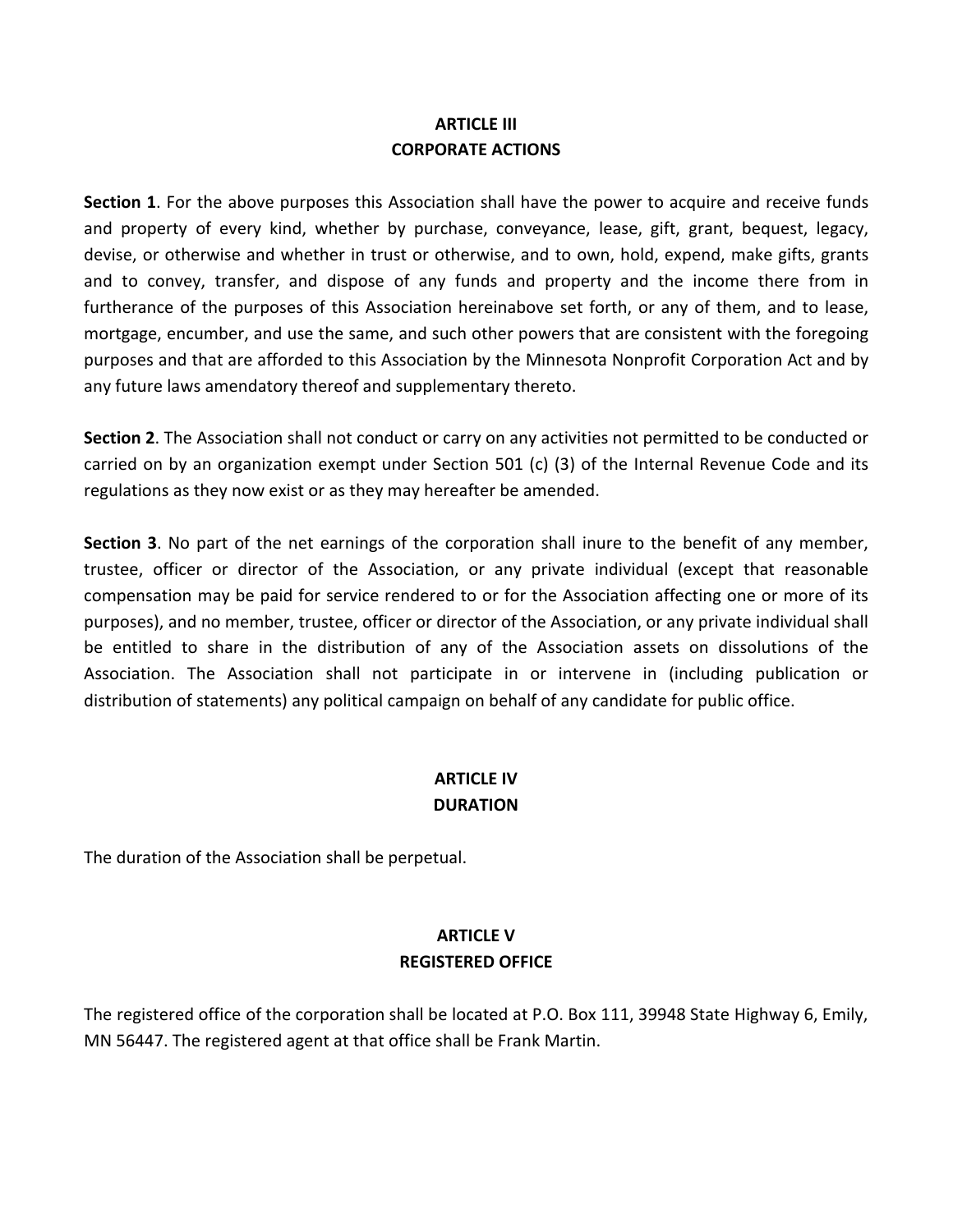## **ARTICLE VI INCORPORATORS**

The names and addresses of the persons acting as incorporators of the Association are as follows:

Frank Martin  $-$  P.O. Box 12, Emily, MN 56447 Richard James - 21345 Damm Rd., P.O. Box 187, Emily, MN 56447

# **ARTICLE VII DIRECTORS**

**Section 1**. The names and addresses of the initial Board of Directors are as follows:

| <b>Bonnie Fairchild</b> | <b>Richard James</b>    |
|-------------------------|-------------------------|
| 23223 North Shore Drive | P.O. Box 187            |
| Emily, MN 56447         | Emily, MN 56447         |
|                         |                         |
| Robert Haarman          | <b>Frank Martin</b>     |
| 23671 North Shore Drive | P.O. Box 12             |
| Emily, MN 56447         | Emily, MN 56447         |
|                         |                         |
| Michael Heinecke        | Judith Peterson         |
| P.O. Box 422            | 23547 North Shore Drive |
| Emily, MN 56447         | Emily, MN 56447         |
|                         |                         |
| <b>Thomas Hintz</b>     | Jan Pope                |
| P.O. Box 192            | P.O. Box 116            |
| Emily, MN 56447         | Emily, MN 56447         |
|                         |                         |
| Douglas Humphrey        |                         |
| Little Pine Route       |                         |

Emily, MN 56447

**Section 2.** The Board of Directors may take any action, other than an action requiring member approval, by written action signed by the number of directors that would be required to take the same action at a meeting of the Board of which all directors were present; provided that all directors must be notified of the text of the written action prior to the signing by any of the directors.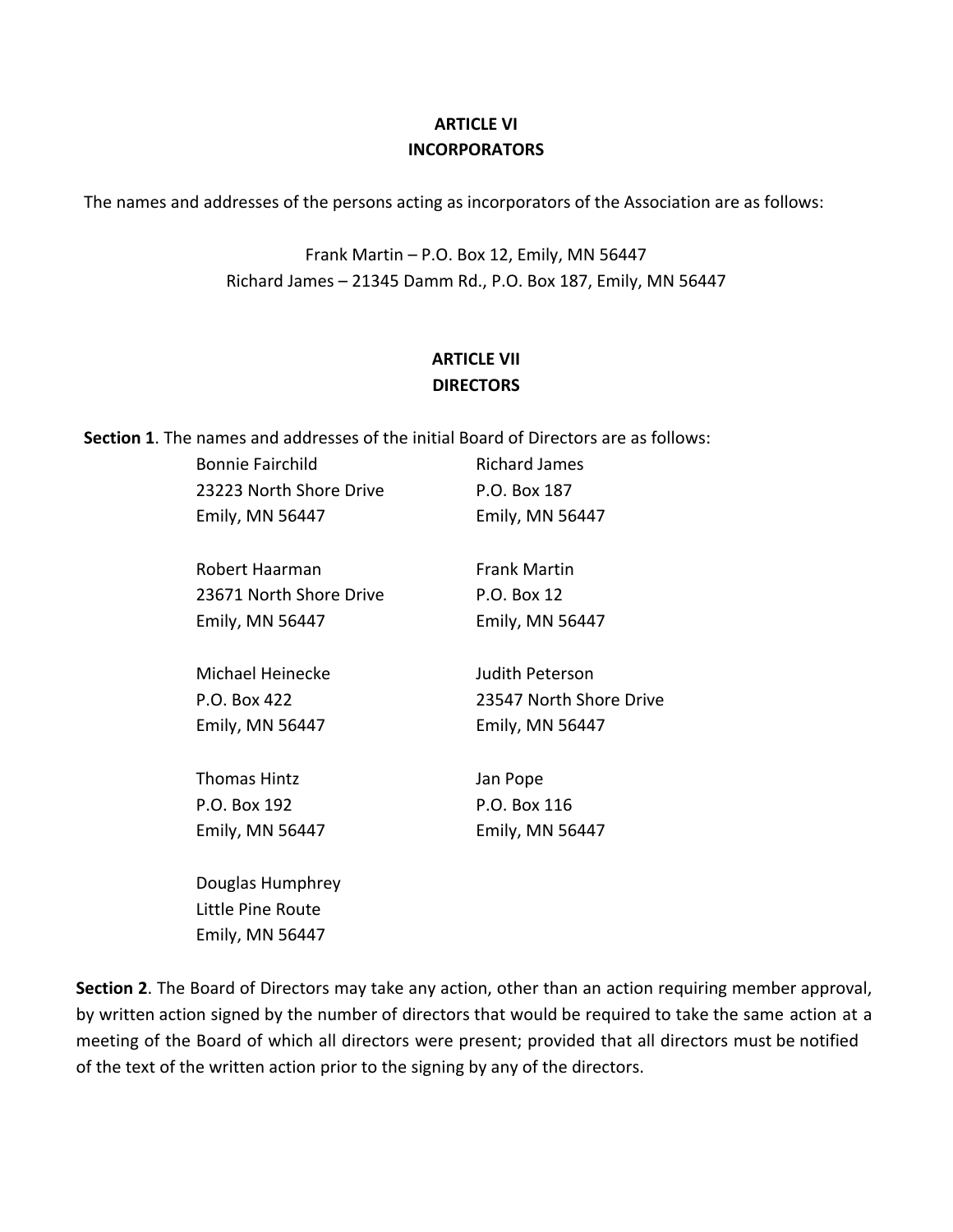# **ARTICLF VIII BOARD TENURE**

The tenure of office for the first Board of Directors shall be until their successors are elected and qualified at the first annual meeting of the members in the year 2002, and thereafter as described in the By-Laws of the Association.

## **ARTICLE IX MEMBERS LIABILITY**

**Section 1**. The members of the Emily Lakes and Rivers Association, Inc. shall have no personal liability for Associations obligations. The private property of the members of this Association shall not be held liable for any Association debts.

**Section 2.** The Association shall not have capital stock.

### **ARTICLE X AMENDMENT OF ARTICLES**

Any three members of the Emily Lakes and Rivers Association, Inc. may propose amendments to these Articles, at least sixty days before the next meeting of the members, by setting forth the proposed amendment and direction that it be submitted for adoption at the next meeting of the members. A proposed amendment shall be adopted when two-thirds (2/3) majority of the members voting have approved the amendment. Members may vote absentee for the amendment(s) to these Articles of Incorporation.

# **ARTICLE XI DISSOLUTION**

Upon dissolution of the Association or the winding up of its affairs, the assets of the Association shall be distributed exclusively to another Lake Association which would qualify under the provisions of Section 501 (c) (3) of the U.S. Internal Revenue Code and its Regulations as they now exist or as they may be amended.

IN WITNESS WHEREOF, we have subscribed our names as of the date subscribed below these signatures.

> Franklin R. Martin Richard James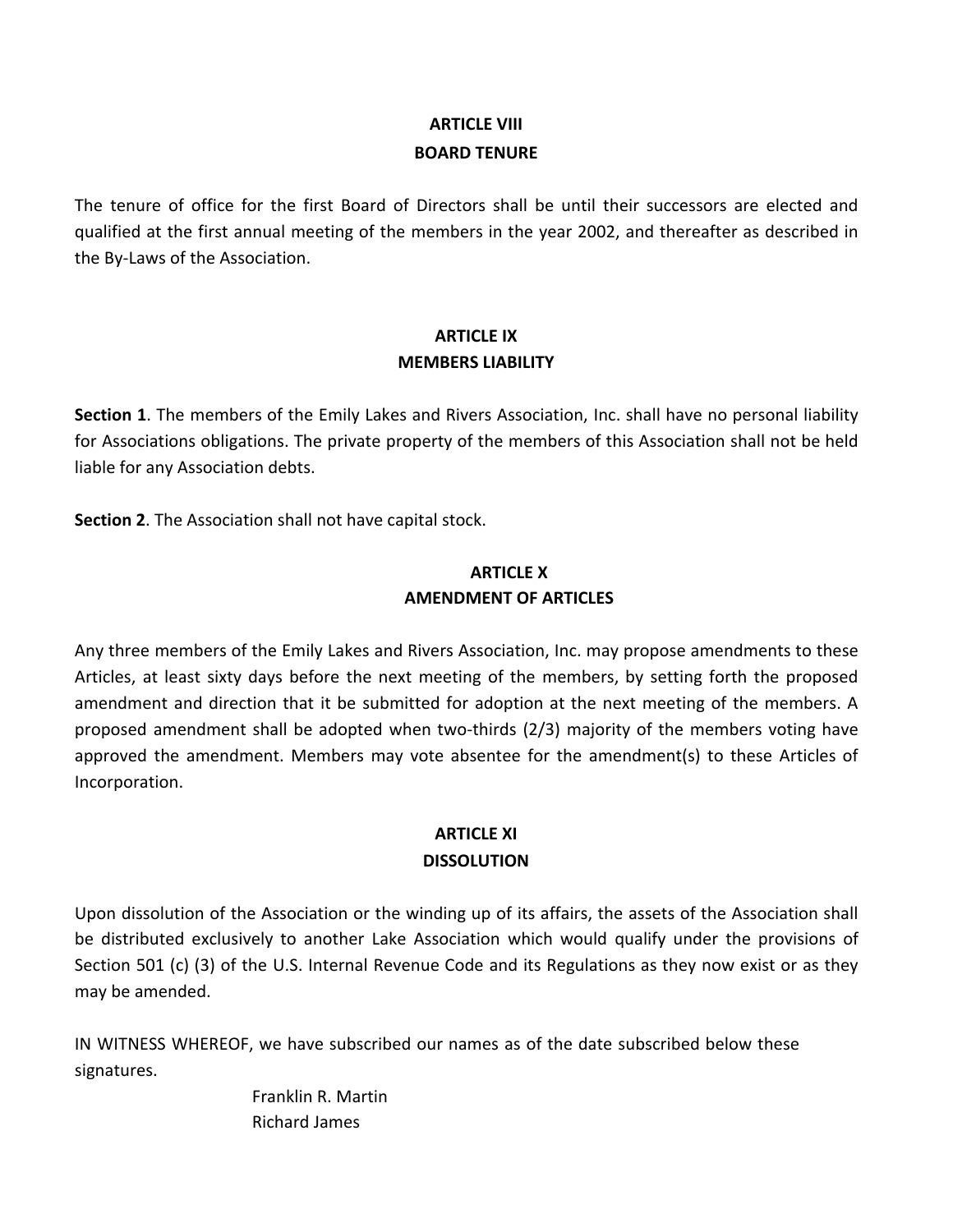# STATE OF MINNESOTA COUNTY OF CROW WING

The above document was acknowledged before me on this  $28<sup>th</sup>$  day of January 2002, by Franklin R. Martin, President and Richard E. James, Treasurer, incorporators of Emily Lakes and Rivers association, Inc.

> Joan Towne Wiggs Notary Public

DRAFT January 1, 2002 **DRAFT** January 1, 2002 By: Robert Haarman and Richard James JOAN TOWNE WIGGS

NOTARY PUBLIC MINNESOTA My Comm. Exp. Jan. 31, 2005 Official Stamp STATE OF MINNESOTA DEPARTMENT OF STATE FILED FEB 11 2002 Mary Kiffmeyer Secretary of State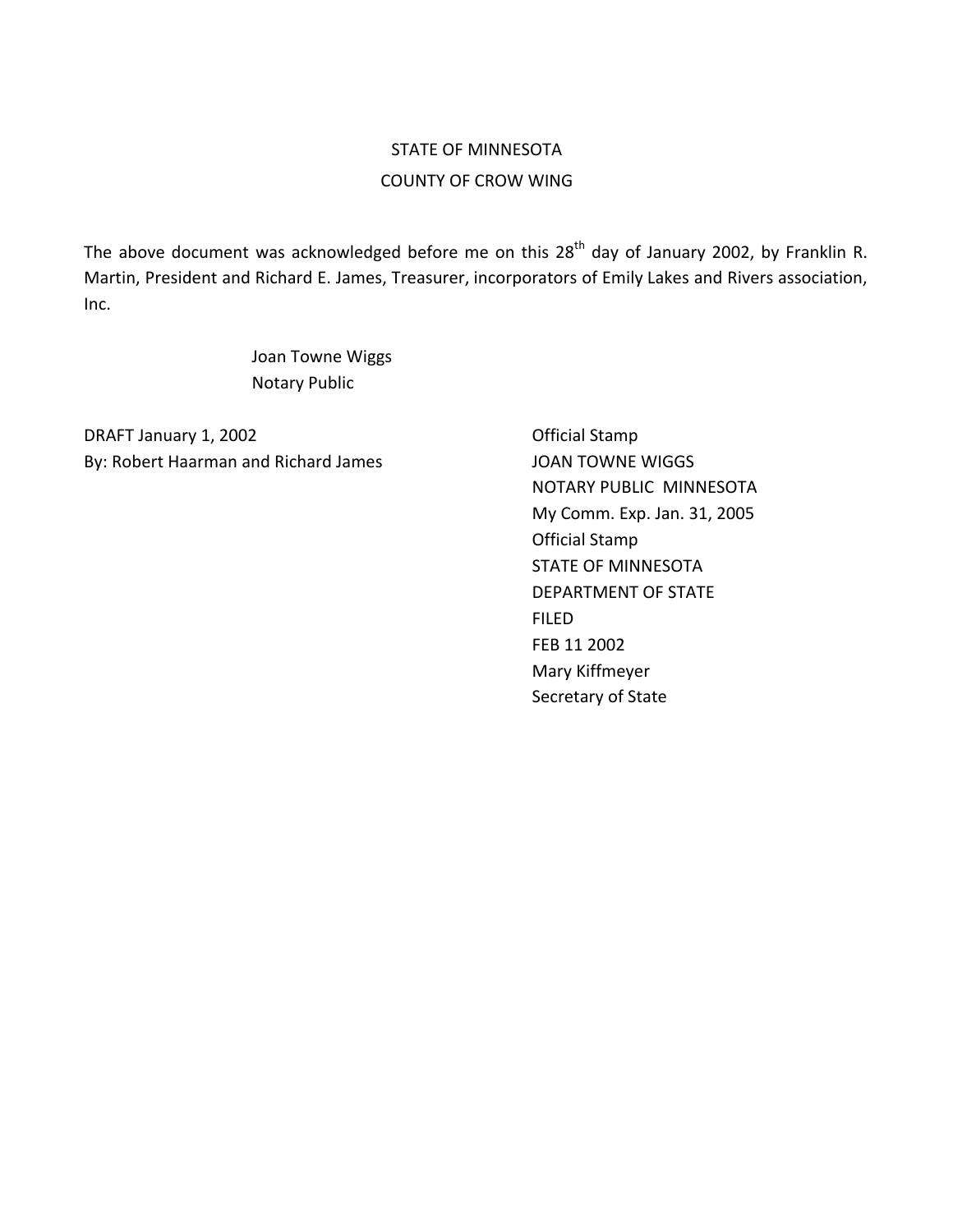# **BY-LAWS EMILY LAKES AND RIVERS ASSOCIATION (A Non-Profit Association)**

#### **ARTICLE** I

#### **NAME**

The name of the association is the Emily Lakes and Rivers Association, hereinafter referred to as the "Association".

#### **ARTICLE II CORPORATE PURPOSE**

**Section 1.** The Association shall be for the purposes of a nonprofit corporation organized under Chapter 317A of the laws of the state of Minnesota.

**Section 2**. The Association is formed for educational and environmental purposes as appropriate for organizations under Section 501 (c) (3) of the United States Internal Revenue Code and its regulations as they now exist or as they may hereafter be amended. Such purposes shall include, but not be limited to, the protection and improvement of the lakes and their watershed. The objectives of the Association shall include, but not be limited to; stable water levels, high water quality, improving fisheries, education, and sociability.

**Section 3**. The Association is organized to encourage wise use, management and preservation of the Emily lakes and rivers in order to maintain the delicate ecological balance, which must be kept between the lakes, rivers, and the adjacent shoreland. The Association will work to keep these waters and their surrounding watershed in good condition. Further, the Association will consider, recommend and endeavor, through responsible means, to bring about appropriate actions and funding by agencies of government, private individuals and corporations, to realize effective management and preservation of these valuable resources.

### **ARTICLE III MEMBERSHIP**

**Section 1. MEMBERS**. Any individual, partner, or representative of a corporation owning land within the watershed of the lakes and who subscribes to the Articles of Incorporation and By-laws of the Association is eligible for membership. The Board of Directors may accept other persons for membership, but such persons shall not have voting rights.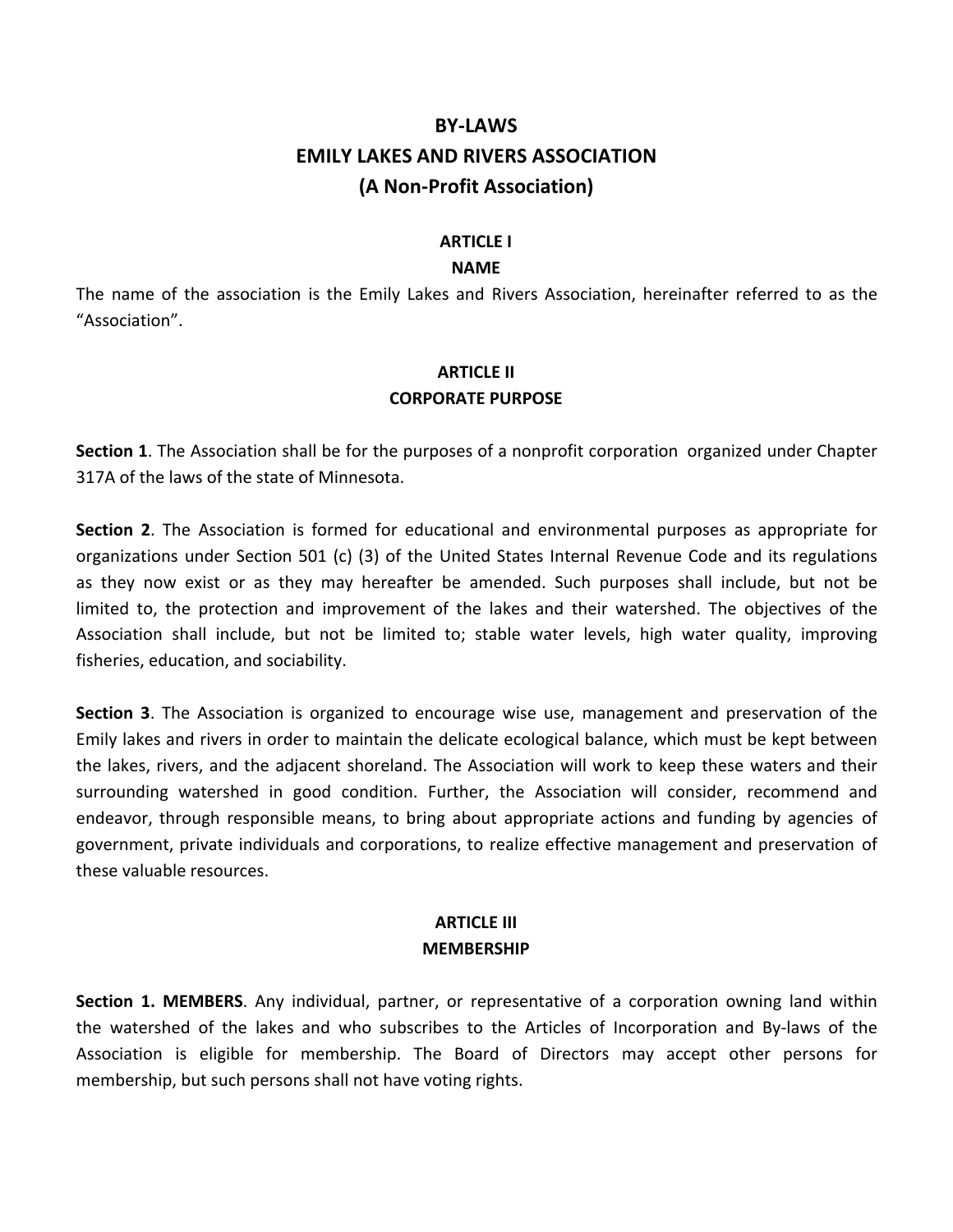**Section 2. DUES**. Dues shall be for a calendar year and determined by the Board of Directors. Dues not paid by January 1 are past due. Dues paid October 1 and after are applied to the following year.

#### Section 2. DUES. AMEMDED 2005

Dues shall be for a calendar year and determined by the Board of Directors. Dues not paid by January 1 are past due. Dues paid by new members after June  $1<sup>st</sup>$  shall be applied to the current year and the following year.

### **ARTICLE IV MEMBERSHIP MEETINGS**

**Section 1. ANNUAL MEETING.** The Annual Meeting(s) of the members shall be held each year at a time and place fixed by the Board of Directors. Written notice of the Annual Meeting shall be given in the official publication of the Association, or by U.S. mail, at least ten (10) days in advance of the meeting, giving the date, time and place of the meeting. The members shall elect Directors and transact such other business as is necessary. A majority of the voting members present and voting shall decide all questions except as stated in Article XIV.

**Section 2. SPECIAL MEETINGS**. Special meetings of the members may be called at any time by three (3) Officers, by a quorum of the Board of Directors, or by written request of twenty percent (20%) of the members of the Association. Written notice of special meetings, stating the date, time, place and purpose, shall be given to all members at least ten (10) days in advance of the meeting, either in the official publication of the Association or by special mailed notice, in accordance with Section 317A.433, Minnesota Statutes.

**Section 3. WAVIER OF NOTICE**. Any member may waive notice of any meeting, before or after such a meeting, by signing a Waiver of Notice. Attendance of a member at a meeting shall constitute waiver of notice for that meeting, as well as a waiver of any objection to the place of the meeting or to the manner in which the meeting was called or convened, unless that member states the objection to the transaction of business because the meeting is not lawfully called or convened.

**Section 4. QUORUM**. A quorum at meetings of members shall be ten (10%) of the members entitled to vote. Written proxies may be permitted at the meeting and shall count toward the quorum.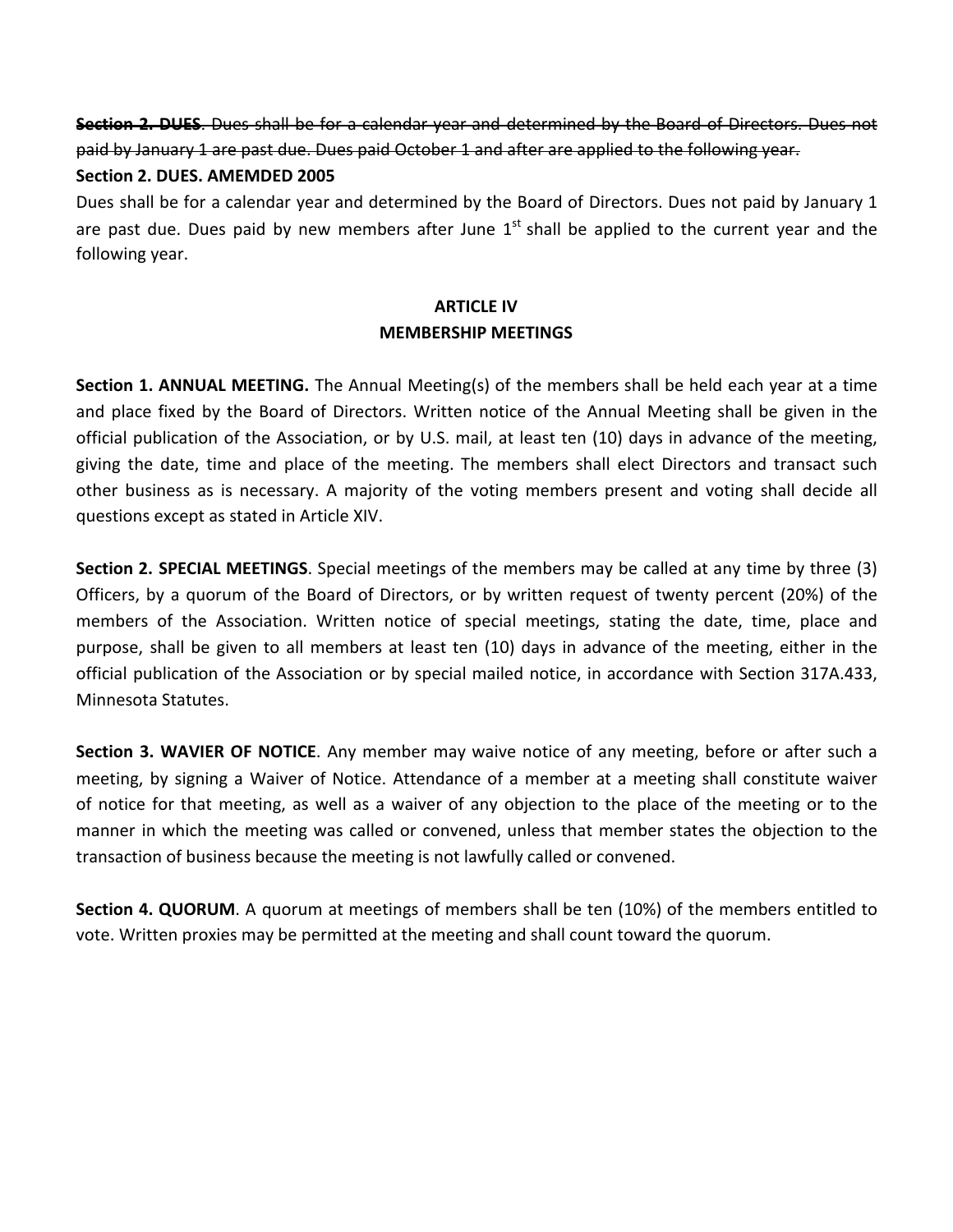# **ARTICLF V BOARD OF DIRECTORS**

**Section 1. NUMBER.** A nine (9) member Board of Directors shall manage the business and affairs of this Association. At the first annual meeting of members, following the adoption of these bylaws, Directors are to be elected in the following manner: three (3) Directors will be elected to a one year term, three (3) Directors will be elected to a two (2) year term, and three (3) Directors will be elected for a three (3) year term. Thereafter Directors will be elected for a three-year term.

#### Section 1. NUMBER. AMENDED 2007

A seven (7) member Board of Directors shall manage the business and affairs of this Association. Directors will be elected for staggered three-year terms.

**Section 2. REMOVAL.** Any director or officer who fails to attend three (3) consecutive scheduled meetings of the Board, or for non-feasence or misfeasance of their duties as a director, may be removed from office by a two-thirds  $(2/3)$  majority of the Board of Directors. A person so removed may petition the membership for reinstatement by a majority vote of the members present at the next meeting of the members at which a quorum is present. In the event of death, resignation or removal of a director or officer, the successor shall be appointed by the remaining members of the Board and shall serve for the balance of the term.

**Section 3. TERM LIMITS**. Directors may be elected to maximum of three (3) consecutive, three (3) year terms. After at least one (1) year off the Board, a person is eligible to be reelected to the Board of Directors.

**Section 4. ANNUAL MEETING**. The annual meeting of the Board of Directors for the election of Officers and for other business shall be held following the annual meeting of the members.

### **ARTICLE VI NOMINATION AND ELECTION OF DIRECTORS**

**Section 1. NOMINATION**. Nomination for election to the Board of Directors shall be made by any member of the Association before or at the annual meeting of the membership. Those nominations made before the annual meeting should be presented to the President in writing. At the annual meeting the President shall call for nominations from the floor once, and thereafter shall close nominations.

**Section 2. ELECTION**. Election of the Board of Directors shall be awarded to the nominees receiving the most votes of the members present at the annual meeting, so long as a quorum is present. Written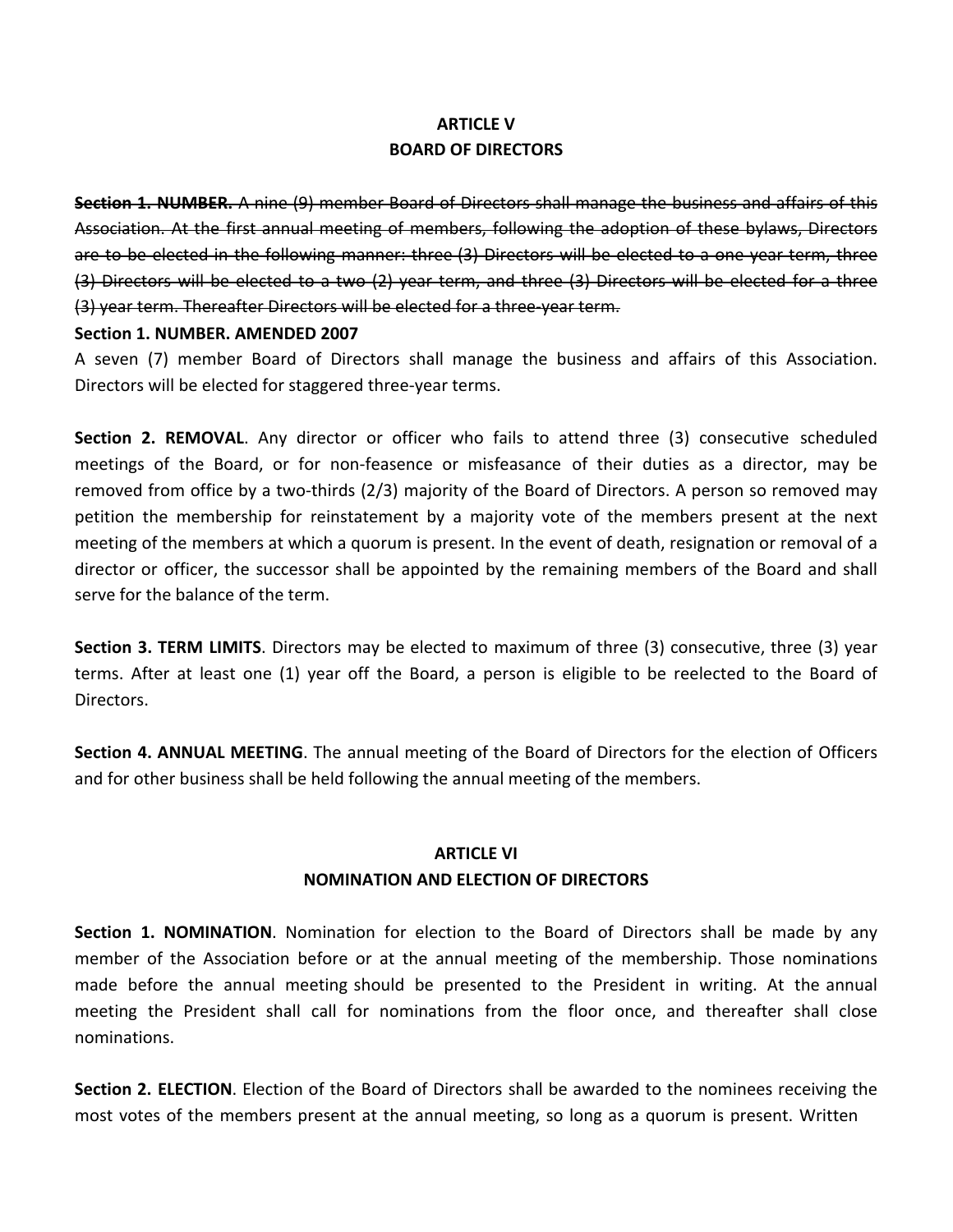ballots shall be used and proxy votes for absent members will be counted towards the quorum as well as the vote totals.

# **ARTICLE VII MEETINGS OF THE DIRECTORS**

**Section 1. REGULAR MEETINGS**. Bi-monthly meetings of the Board of Directors shall be held from April thru November with notice of time and place of meetings to be published in the Association newsletter or mailed notice ten (10) days in advance.

**Section 2. SPECIAL MEETINGS**. Special meetings of the Board of Directors shall be held when called my any three (3) Directors. Written notice of special meetings shall be given by the Secretary or persons calling the meeting, by delivering written notice either personally or by mail at least five (5) days in advance of such meeting to each voting director. Such notice shall specify the place, date, time and purpose of the meeting.

**Section 3. WAIVER OF NOTICE.** Any Director may waive notice of any meeting, before or after such a meeting, by signing a Waiver of Notice. Attendance of a Director at a meeting shall constitute waiver of notice for that meeting, as well as a waiver of any objection to the place of the meeting or the manner in which the meeting was called or convened, unless that Director states the objection to the transaction of business because the meeting is not lawfully called or convened.

#### **Section 4. QUORUM**. **AMENDED 2011**

A Quorum for the transaction of business shall be a majority of the Directors. Every act or decision made by a majority of the Directors present at a duly held meeting at which a quorum is present shall be regarded as the action of the Board of Directors. Acts or decisions requiring immediate attention may be accomplished by e-mail or phone with a five (5) day notice to all the Directors and a majority of the Directors voting.

**Section 5. OPEN MEETINGS**. Attendance at Board meetings is open to all members of the Association. The Board reserves the right to exclude others from the meetings.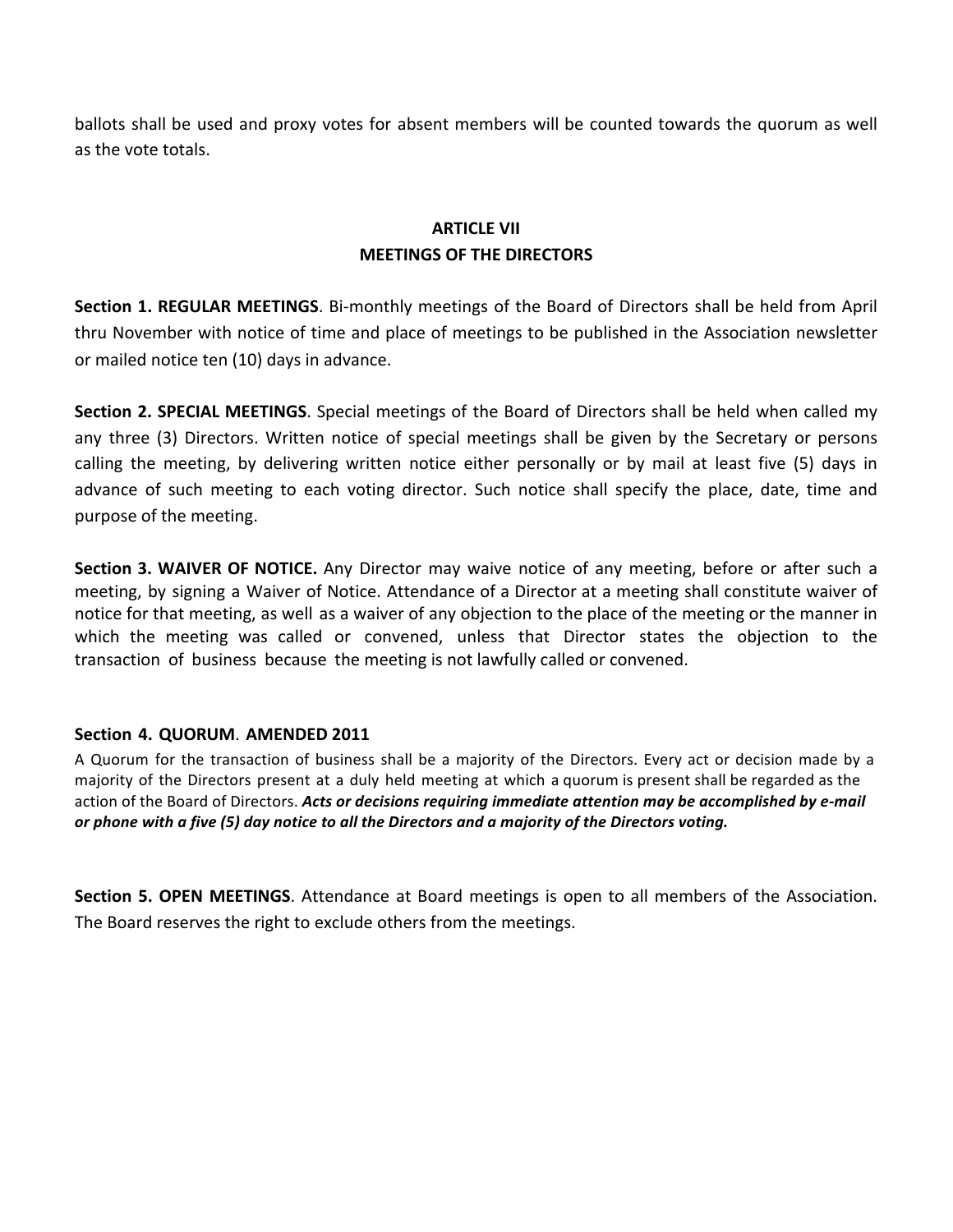#### **ARTICLE VIII DUTIES OF THE BOARD OF DIRECTORS**

**Section 1. THE BOARD OF DIRECTORS** has unlimited power to appoint consultants, advisory committees, trustees, and/or ex-officio members to serve in any capacity that is consistent with the purposes of this Association. Any expenses associated with such appointments shall be budgeted in advance.

**Section 2. IT SHALL BE THE DUTY** of the Board of Directors to:

- A. Establish policies to govern the activities of the Association.
- B. Cause to be kept a complete record of all its acts, activities and financial transactions.
- C. Supervise all Officers and consultants of the Association, and to see that their work and activities are properly performed.
- D. Develop a budget for the Association each calendar year and an audit report on such budget.

# **ARTICLE IX OFFICERS AND THEIR DUTIES**

**Section 1. ENUMERATION OF OFFICERS.** The Officers of the Association shall be a President, Vice-President, Secretary, and Treasurer and such other Officers as the Board may create or remove by resolution. The Treasurer need not be a Board member and, if not, shall not have voting privileges.

**Section 2. TERM.** The Officers of this Association shall be elected annually by the Board of Directors, and each shall hold office for one (1) year unless s/he shall sooner resign, shall be removed, or otherwise become disqualified to serve.

**Section 3. VACANCY.** A vacancy in any office may be filled by election by the Board from among its members. The officer elected to fill such vacancy shall serve for the remainder of the term of the officer s/he replaces.

**Section 4. DUTIES.** The duties of the Officers are as follows:

- **A. PRESIDENT.** The President shall preside at all meetings of the Board of Directors and of the members; shall see that orders and resolutions of the Board are carried out; and shall appoint all committees of the Board, subject to its approval.
- **B. VICE-PRESIDENT.** The Vice-President shall act in the place of the President in the event of his or her absence or inability or refusal to act, and shall exercise and discharge such other duties as may be required of him or her by the Board.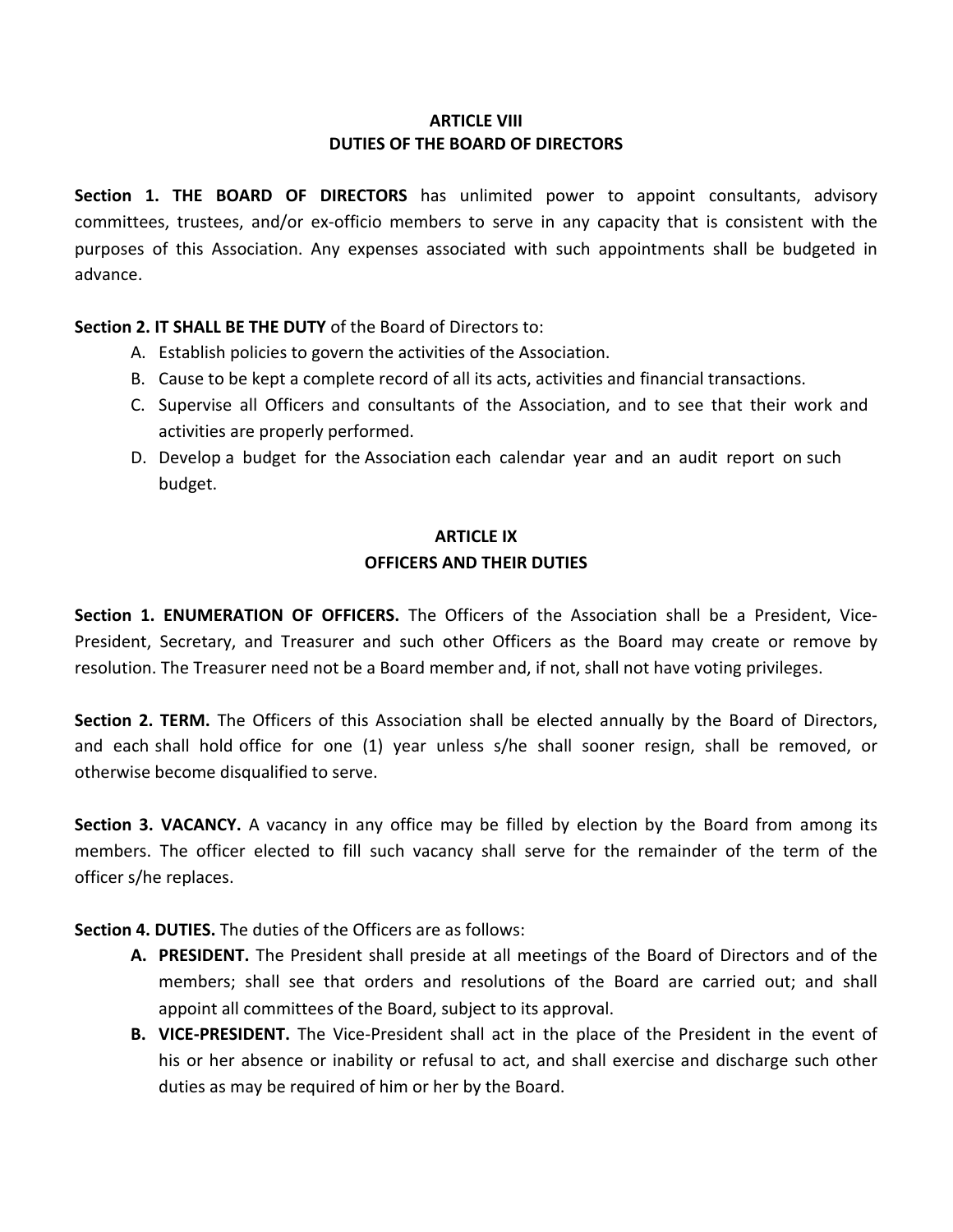- **C. SECRETARY.** The Secretary shall: a) record the votes and keep the minutes of all meetings which shall be approved by the Board or by the members; b) prepare and give notice of all meetings of the members or the Board; c) keep and maintain all documents, files, reports, membership list, newsletters, and other information of the Association.
- **D. TREASURER.** The Treasurer shall receive and have deposited in a bank account all monies of the Association and shall disburse such funds as directed by the Board of Directors; shall sign all checks and promissory notes of the Association along with other Officers authorized to sign by resolution of the Board; shall cause the annual budget, as developed by the Board, and a statement of income and expenditures to be presented to the membership at its annual meeting; and shall give a report of year to date income and expenditures to the Board at their meetings. The Treasurers books shall be audited by an Auditing Committee of the Board and their report shall be presented to the membership by the President at the annual membership meeting. The Treasurer may be bonded, for an amount determined by the Board, at the expense of the Association.

## **ARTICLEX COMMITTEES**

**Section 1.** The Board of Directors may establish, define the duties, and provide for the appointment of members of such committees as deemed necessary to carry out the business and objectives of the Association. Such committees may be continued or dissolved by the Board from time to time. The minutes of all committee meetings shall be made available to any member of the Board upon request.

#### **ARTICLE XI SIGNATURES**

**Section 1.** All legal documents and papers authorized by the Board of Directors shall be executed on behalf of the Association by any two of the following: the President, Vice-President, Secretary, or one of these Officers, together with any other Board member, except as stated in Article IX, Section 4.D. of these bylaws.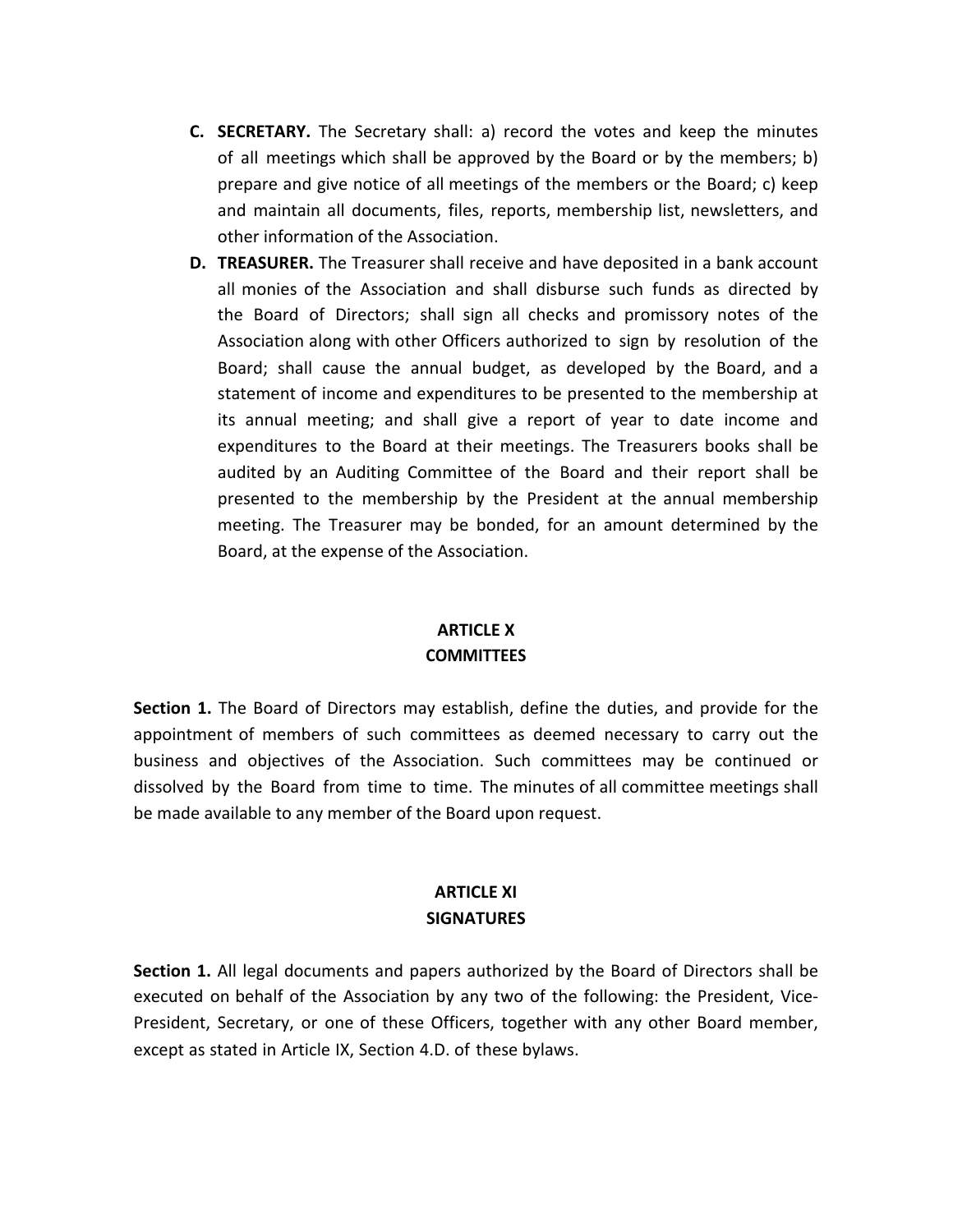### **ARTICLE XII SEAL**

The Association shall not have a seal.

# **ARTICLE XIII INSURANCE AND INDEMNIFICATION**

**Section 1. INSURANCE.** At the discretion of the Board of Directors, the Board may insure the Directors and Officers of the Association in the manner permitted by law.

**Section 2. INDEMNIFICATION.** Minnesota Statures authorize indemnification of, and advances to, persons made, or threatened to be made, a party to a proceeding by reason of the person's former or present official capacity in the Association. The Association may insure its Officers and Directors accordingly.

### **ARTICLE XIV AMENDMENTS**

**Section 1.** These By-laws may be amended at any annual meeting, or at any special meeting of the membership called for that purpose, by a three-fifths  $(3/5)$  majority of the voting members present or casting a mailed vote, provided that notice of the proposed amendment has been mailed to the membership or published in the Association newsletter at least ten (10) days before the meeting.

## **ARTICLE XV CORPORATE RECORDS**

**Section 1. BOOKS AND RECORDS:** The Board of Directors shall cause to be kept: a) correct and complete books of account; and b) minutes of proceedings of the annual meeting of the membership, meetings of the Board of Directors and committees having any of the authority of the Board of Directors, and c) correct and complete copies of the Corporate Articles and Bylaws.

**Section 2. AUDIT:** The Board of Directors shall cause the records and books of account of the corporation to be audited at least once in each year and at other times, as it may